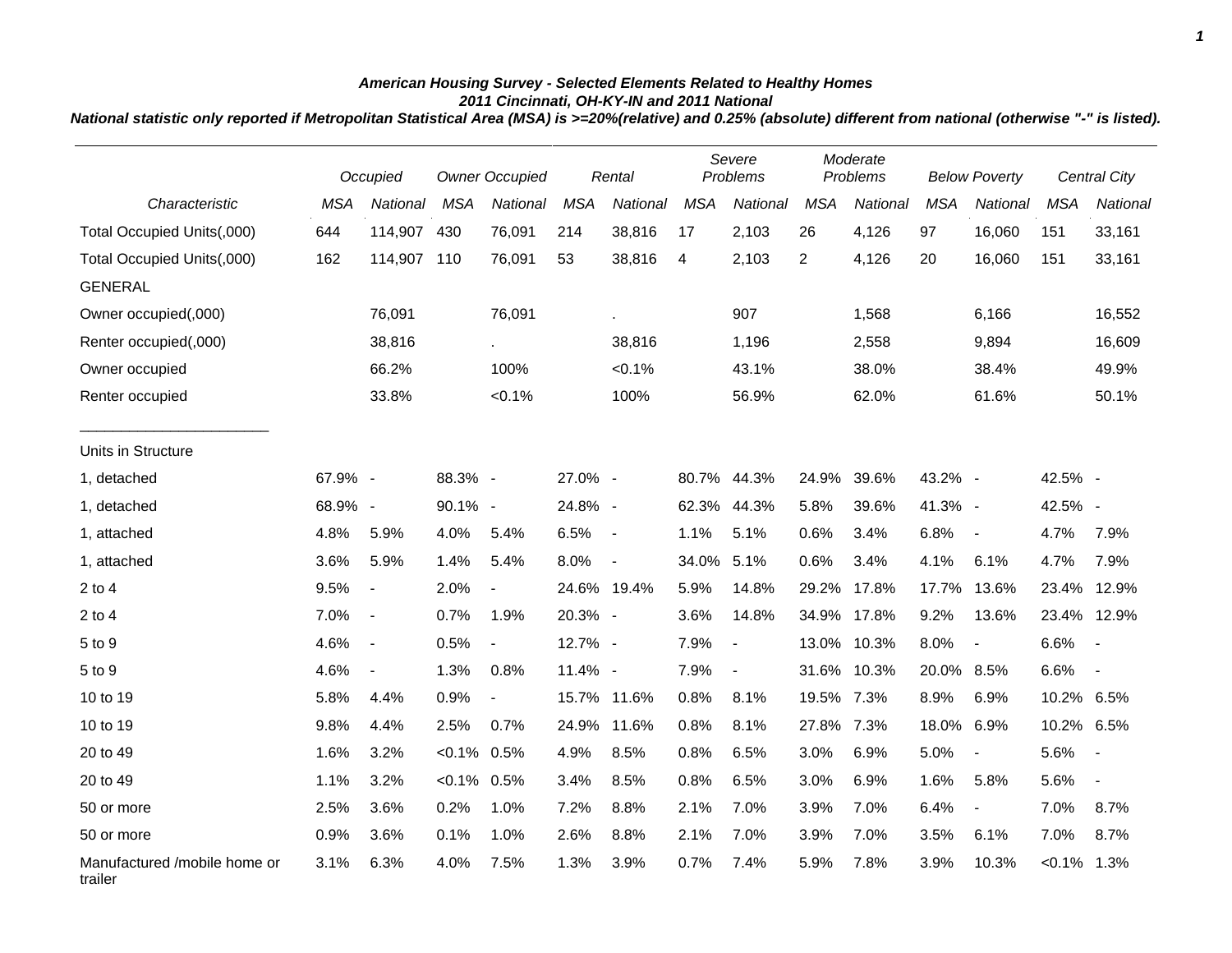|                                             |         | Occupied    |            | <b>Owner Occupied</b> |            | Rental                   |                | Severe<br>Problems |                | Moderate<br><b>Problems</b> |            | <b>Below Poverty</b> |                | Central City |
|---------------------------------------------|---------|-------------|------------|-----------------------|------------|--------------------------|----------------|--------------------|----------------|-----------------------------|------------|----------------------|----------------|--------------|
| Characteristic                              | MSA     | National    | MSA        | National              | MSA        | National                 | MSA            | National           | MSA            | National                    | <b>MSA</b> | National             | <b>MSA</b>     | National     |
| Manufactured /mobile home or<br>trailer     | 4.1%    | 6.3%        | 3.8%       | 7.5%                  | 4.7%       | $\overline{\phantom{a}}$ | 0.7%           | 7.4%               | 5.9%           | 7.8%                        | 2.4%       | 10.3%                | $< 0.1\%$ 1.3% |              |
| <b>Year Structure Built</b>                 |         |             |            |                       |            |                          |                |                    |                |                             |            |                      |                |              |
| Post-2000                                   | 11.3%   | 13.8%       | 13.9% -    |                       | 6.1%       | 10.2%                    | 0.9%           | 5.0%               | 3.3%           | 4.4%                        | 5.6%       | 9.3%                 | 1.8%           | 10.9%        |
| Post-2000                                   | 9.6%    | 13.8%       |            | 12.4% 15.6%           | 3.8%       | 10.2%                    | $< 0.1\%$ 5.0% |                    | $< 0.1\%$ 4.4% |                             | 2.3%       | 9.3%                 | 1.8%           | 10.9%        |
| Post-1980                                   | 33.9% - |             | 37.5% -    |                       | 26.8% -    |                          | 4.7%           | 21.1%              |                | 13.6% 22.4%                 | 24.8%      | 31.1%                | 11.1%          | 27.7%        |
| Post-1980                                   | 41.3% - |             | 45.2% -    |                       | 33.2% -    |                          |                | $< 0.1\%$ 21.1%    | $26.1\% -$     |                             |            | 39.5% 31.1%          |                | 11.1% 27.7%  |
| Pre-1980                                    | 66.1% - |             | 62.5% -    |                       | 73.2% -    |                          | 95.3% -        |                    | 86.4% -        |                             | 75.2% -    |                      | 88.9% -        |              |
| Pre-1980                                    | 58.7% - |             | 54.8% -    |                       | 66.8% -    |                          | 100%           | 78.9%              | 73.9% -        |                             | 60.5% -    |                      | 88.9% -        |              |
| Pre-1960                                    |         | 39.3% 30.9% | 36.9% -    |                       |            | 44.3% 33.4%              | 78.7%          | 47.2%              | 48.7% -        |                             |            | 50.9% 34.6%          |                | 66.5% 42.7%  |
| Pre-1960                                    | 35.1% - |             | 29.7% -    |                       |            | 46.3% 33.4%              | 58.8% -        |                    | 49.3% -        |                             | 40.5% -    |                      |                | 66.5% 42.7%  |
| Pre-1940                                    | 19.1%   | 14.7%       |            | 16.6% 12.8%           | 24.0%      | 18.5%                    | 45.2%          | 27.4%              | 28.4% -        |                             | 27.2%      | 17.2%                | 44.5%          | 22.6%        |
| Pre-1940                                    |         | 20.4% 14.7% | $15.0\%$ - |                       |            | 31.8% 18.5%              |                | 39.9% 27.4%        |                | 33.9% 24.4%                 |            | 32.4% 17.2%          |                | 44.5% 22.6%  |
| Foundation (for 1-unit not<br>manufactured) |         |             |            |                       |            |                          |                |                    |                |                             |            |                      |                |              |
| 1-Unit not manufactured(,000)               | 469     | 80,505      | 397        | 66,752                | 72         | 13,753                   | 14             | 1,040              | 7              | 1.772                       | 49         | 7,844                | 71             | 18,949       |
| 1-Unit not manufactured(,000)               | 118     | 80,505      | 100        | 66,752                | 17         | 13,753                   | 4              | 1,040              | 0              | 1.772                       | 9          | 7,844                | 71             | 18,949       |
| With a basement under all of<br>house       | 60.0%   | 32.7%       | 62.4%      | 34.4%                 | 47.2%      | 24.0%                    | 65.1%          | 32.2%              | 57.5%          | 22.1%                       | 54.7%      | 27.3%                | 70.4%          | 31.9%        |
| With a basement under all of<br>house       | 77.0%   | 32.7%       |            | 80.0% 34.4%           |            | 59.6% 24.0%              |                | 96.1% 32.2%        | 57.5%          | 22.1%                       |            | 42.5% 27.3%          |                | 70.4% 31.9%  |
| With a basement under part of<br>house      |         | 15.8% 10.6% |            | 16.6% 11.3%           | 11.4% 7.2% |                          | 15.4% 7.9%     |                    | 4.5%           | 8.7%                        | 10.4% 7.3% |                      | 20.1% 8.1%     |              |
| With a basement under part of<br>house      | 11.2% - |             | 9.2%       | 11.3%                 | 22.7% 7.2% |                          | 15.4% 7.9%     |                    | 4.5%           | 8.7%                        | 41.3% 7.3% |                      | 20.1% 8.1%     |              |
| With a crawl space                          | 8.0%    | 22.1%       | 7.9%       | 21.4%                 | 8.8%       | 25.3%                    | 4.3%           | 24.1%              | 11.4%          | 40.2%                       | 9.4%       | 25.9%                | 0.6%           | 20.2%        |
| With a crawl space                          | 5.5%    | 22.1%       | 6.1%       | 21.4%                 | 2.0%       | 25.3%                    | 3.9%           | 24.1%              | 100%           | 40.2%                       | 2.7%       | 25.9%                | 0.6%           | 20.2%        |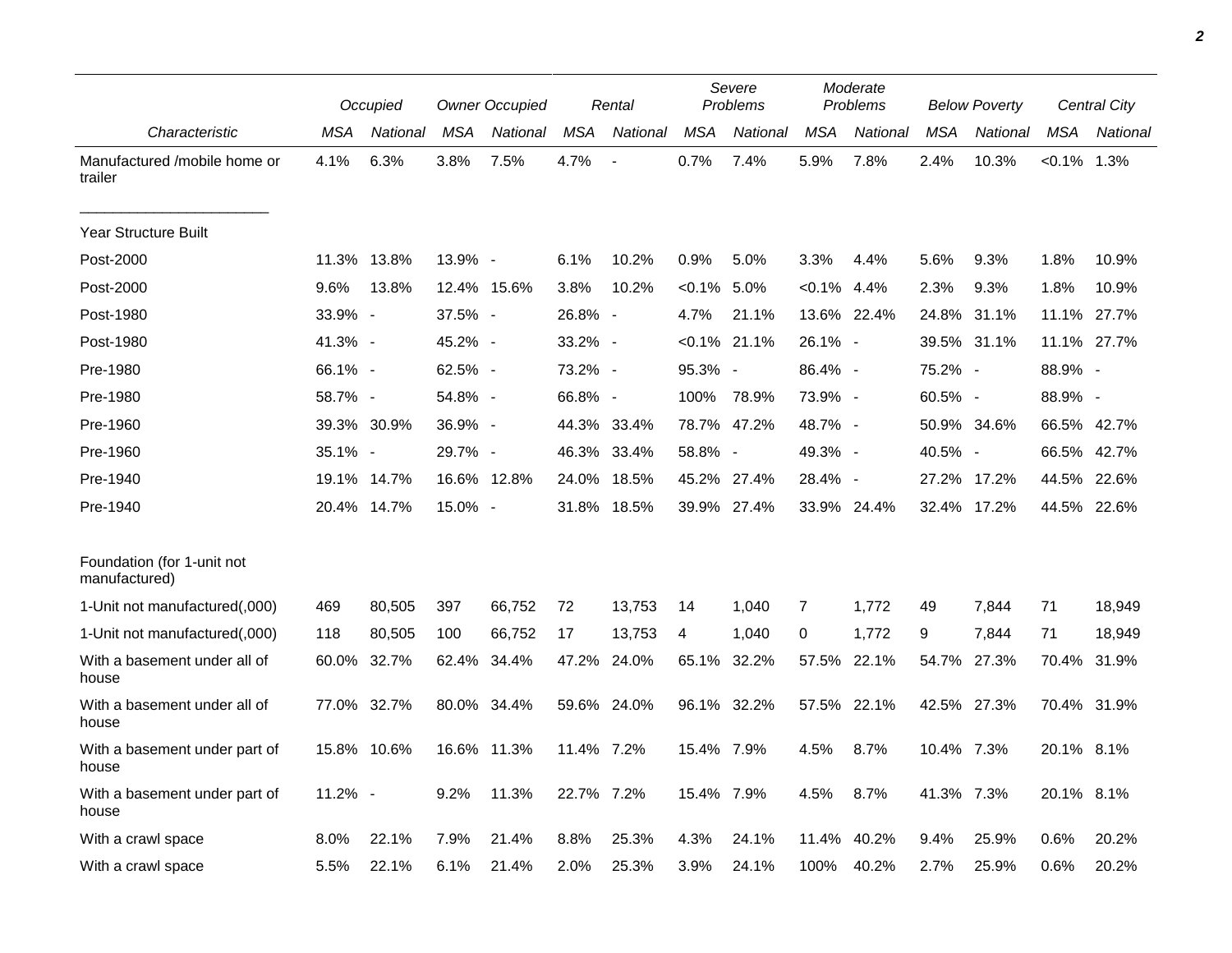|                                                              |       | Occupied                 |       | <b>Owner Occupied</b>    |                | Rental                   |                | Severe<br>Problems |                 | Moderate<br>Problems |                | <b>Below Poverty</b>     |            | Central City   |
|--------------------------------------------------------------|-------|--------------------------|-------|--------------------------|----------------|--------------------------|----------------|--------------------|-----------------|----------------------|----------------|--------------------------|------------|----------------|
| Characteristic                                               | MSA   | National                 | MSA   | National                 | <b>MSA</b>     | National                 | <b>MSA</b>     | National           | <b>MSA</b>      | National             | <b>MSA</b>     | National                 | <b>MSA</b> | National       |
| On a concrete slab                                           | 15.0% | 33.1%                    | 12.0% | 31.5%                    | 31.4%          | 41.1%                    | 15.1%          | 29.7%              | 26.7% -         |                      | 24.3%          | 36.4%                    | 8.6%       | 38.2%          |
| On a concrete slab                                           | 4.5%  | 33.1%                    | 2.8%  | 31.5%                    | 14.1%          | 41.1%                    | 15.1%          | 29.7%              | 26.7% -         |                      | 13.5%          | 36.4%                    | 8.6%       | 38.2%          |
| In some other way                                            | 1.1%  | 1.6%                     | 1.1%  | 1.4%                     | 1.2%           | 2.4%                     | $< 0.1\%$      | 6.1%               | $< 0.1\%$ 5.3%  |                      | 1.3%           | 3.2%                     | 0.3%       | 1.6%           |
| In some other way                                            | 1.8%  | $\overline{\phantom{a}}$ | 1.8%  | 1.4%                     | 1.6%           | 2.4%                     | $< 0.1\%$      | 6.1%               | $< 0.1\%$ 5.3%  |                      | 1.3%           | 3.2%                     | 0.3%       | 1.6%           |
| <b>EXTERIOR</b>                                              |       |                          |       |                          |                |                          |                |                    |                 |                      |                |                          |            |                |
| <b>External Building Conditions (non</b><br>multiunit)       |       |                          |       |                          |                |                          |                |                    |                 |                      |                |                          |            |                |
| Sagging roof                                                 | 1.6%  | 2.0%                     | 1.5%  | 1.8%                     | 2.4%           | 2.9%                     | 12.7%          | 9.0%               | 4.7%            | 11.4%                | 2.1%           | 3.8%                     | 0.4%       | 2.4%           |
| Sagging roof                                                 | 0.5%  | 2.0%                     | 0.6%  | 1.8%                     | $< 0.1\%$ 2.9% |                          | $< 0.1\%$      | 9.0%               | $< 0.1\%$       | 11.4%                | $< 0.1\%$      | 3.8%                     | 0.4%       | 2.4%           |
| Missing roofing material                                     | 3.8%  | $\overline{\phantom{a}}$ | 3.5%  | $\overline{\phantom{a}}$ | 5.1%           | $\overline{\phantom{a}}$ | 3.6%           | 9.9%               | 29.5%           | 14.3%                | 6.3%           | $\overline{\phantom{a}}$ | 5.1%       | 3.8%           |
| Missing roofing material                                     | 2.3%  | 3.6%                     | 2.7%  | 3.4%                     | $< 0.1\%$      | 4.1%                     | 3.9%           | 9.9%               | $< 0.1\%$       | 14.3%                | 3.3%           | 5.8%                     | 5.1%       | 3.8%           |
| Hole in roof                                                 | 1.5%  | $\overline{\phantom{a}}$ | 1.4%  | $\overline{\phantom{a}}$ | 2.1%           | $\overline{\phantom{a}}$ | 1.3%           | 7.6%               | 28.6%           | 11.9%                | 4.3%           | 3.4%                     | 3.6%       | 1.9%           |
| Hole in roof                                                 | 0.8%  | 1.5%                     | 0.7%  | 1.3%                     | 1.1%           | 2.4%                     | $< 0.1\%$      | 7.6%               | $< 0.1\%$       | 11.9%                | 2.0%           | 3.4%                     | 3.6%       | 1.9%           |
| Missing bricks, siding, other<br>outside wall material       | 2.0%  | 2.5%                     | 1.7%  | 2.2%                     | 3.5%           | $\overline{\phantom{a}}$ | 4.1%           | 10.7%              | 7.7%            | 14.2%                | 2.0%           | 5.0%                     | 3.0%       | $\blacksquare$ |
| Missing bricks, siding, other<br>outside wall material       | 1.9%  | 2.5%                     | 2.2%  | $\blacksquare$           | 0.7%           | 3.9%                     | 33.8%          | 10.7%              | $< 0.1\%$ 14.2% |                      | 4.3%           | $\overline{\phantom{a}}$ | 3.0%       | $\sim$         |
| Sloping outside walls                                        | 0.7%  | 1.2%                     | 0.6%  | 1.0%                     | 1.8%           | 2.2%                     | 3.5%           | 5.9%               | 3.4%            | 8.4%                 | 1.8%           | 2.3%                     | 1.2%       | 1.5%           |
| Sloping outside walls                                        | 0.7%  | 1.2%                     | 0.4%  | 1.0%                     | 2.1%           |                          | $< 0.1\%$      | 5.9%               | $< 0.1\%$       | 8.4%                 | 3.5%           | 2.3%                     | 1.2%       | 1.5%           |
| Boarded up windows                                           | 1.3%  | $\overline{a}$           | 1.3%  | 0.9%                     | 1.1%           | 1.6%                     | 1.0%           | 4.5%               | 3.7%            | 6.1%                 | 1.1%           | 2.6%                     | 1.8%       | $\blacksquare$ |
| Boarded up windows                                           | 0.6%  | 1.0%                     | 0.7%  |                          | $< 0.1\%$      | 1.6%                     | $< 0.1\%$      | 4.5%               | $<0.1\%$ 6.1%   |                      | 3.3%           | 2.6%                     | 1.8%       |                |
| Broken windows                                               | 4.6%  | $\blacksquare$           | 4.2%  |                          | 7.0%           | $\overline{\phantom{a}}$ | $14.1\%$ -     |                    | 15.5% -         |                      | 8.2%           |                          | 3.0%       | 4.8%           |
| Broken windows                                               | 1.8%  | 4.2%                     | 2.0%  | 3.7%                     | 0.7%           | 6.6%                     |                | $< 0.1\%$ 14.1%    |                 | $< 0.1\%$ 18.1%      | 7.6%           | $\blacksquare$           | 3.0%       | 4.8%           |
| Bars on windows                                              | 0.4%  | 2.9%                     | 0.3%  | 2.7%                     | 0.8%           | 3.8%                     | $< 0.1\%$ 4.2% |                    | $< 0.1\%$ 7.5%  |                      | 0.3%           | 4.8%                     | 1.8%       | 8.9%           |
| Bars on windows                                              | 0.1%  | 2.9%                     | 0.1%  | 2.7%                     | $<0.1\%$ 3.8%  |                          | $< 0.1\%$ 4.2% |                    | $< 0.1\%$ 7.5%  |                      | $< 0.1\%$ 4.8% |                          | 1.8%       | 8.9%           |
| Foundation crumbling or has open 10.0% 5.4%<br>crack or hole |       |                          | 9.7%  | 5.1%                     | 11.5% 6.8%     |                          |                | 39.6% 15.0%        | 22.5% -         |                      | $9.3\%$ -      |                          | 10.4% 6.4% |                |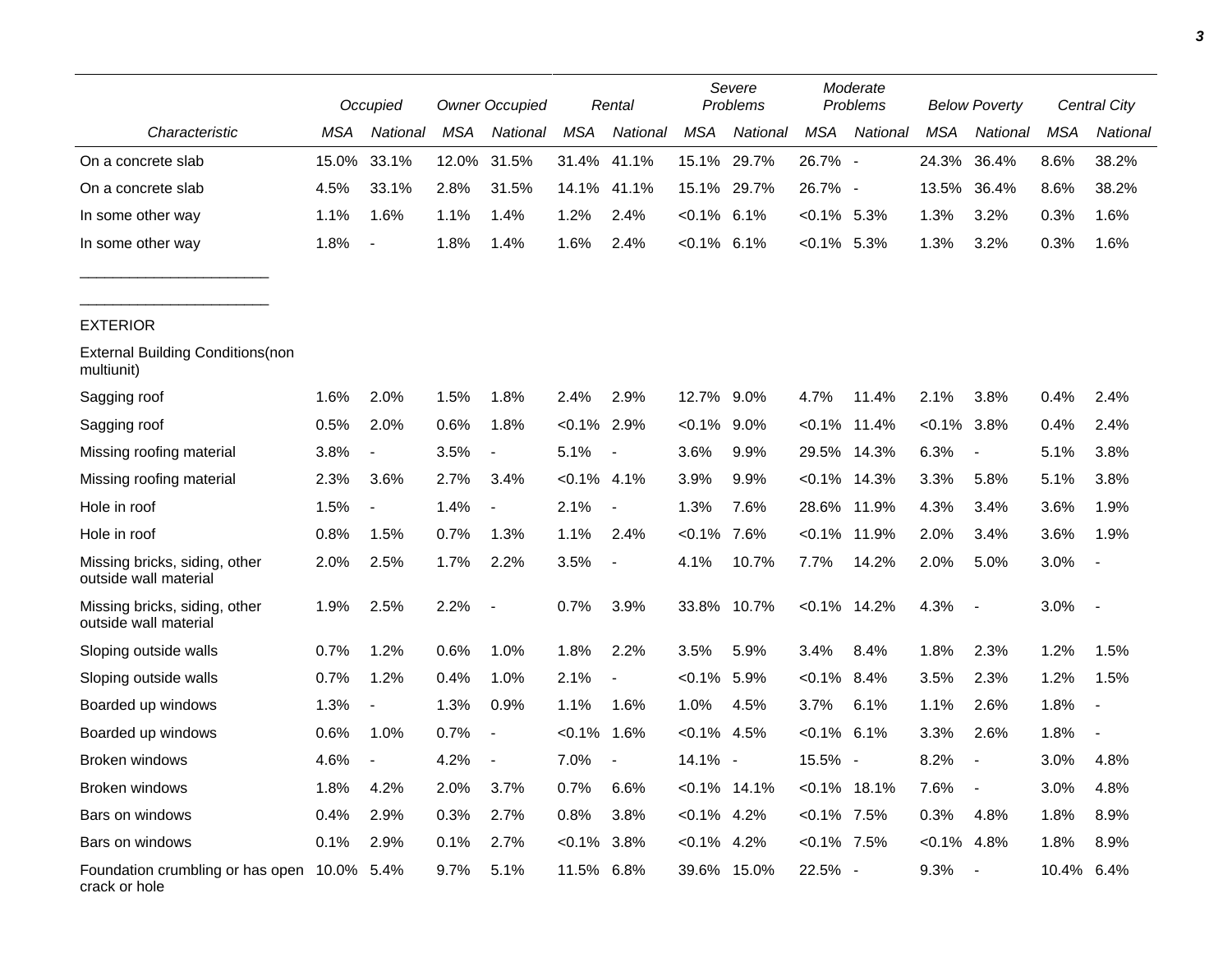|                                                   |            | Occupied                 |            | <b>Owner Occupied</b>    |            | Rental                   |                | Severe<br>Problems |                | Moderate<br>Problems |                | <b>Below Poverty</b>     |             | <b>Central City</b> |
|---------------------------------------------------|------------|--------------------------|------------|--------------------------|------------|--------------------------|----------------|--------------------|----------------|----------------------|----------------|--------------------------|-------------|---------------------|
| Characteristic                                    | MSA        | National                 | MSA        | National                 | MSA        | National                 | MSA            | National           | MSA            | National             | MSA            | National                 | MSA         | National            |
| Foundation crumbling or has open<br>crack or hole | 13.0% 5.4% |                          | 14.2% 5.1% |                          | 6.3%       | $\overline{\phantom{a}}$ | 7.5%           | 15.0%              | 100%           | 18.5%                | 11.0% 8.4%     |                          | 10.4% 6.4%  |                     |
| None of the above                                 | 80.5% -    |                          | 82.0% -    |                          | 72.0% -    |                          |                | 43.4% 64.2%        | 42.6% -        |                      | 75.6% -        |                          | 76.9% -     |                     |
| None of the above                                 | 79.1% -    |                          | 76.9% -    |                          | $90.4\%$ - |                          | 54.9% -        |                    |                | $<0.1\%$ 50.3%       | 75.8% -        |                          | 76.9% -     |                     |
| None of the above (excluding bars)                | 80.8% -    |                          | 82.3% -    |                          | 72.6% -    |                          |                | 43.4% 66.3%        |                | 42.6% 53.3%          | 75.6% -        |                          | 78.5% -     |                     |
| None of the above(excluding bars) 79.1% -         |            |                          | 77.0% -    |                          | 90.4% -    |                          |                | 54.9% 66.3%        |                | $< 0.1\%$ 53.3%      | 75.8% -        |                          | 78.5% -     |                     |
| Water Leakage During Last 12<br><b>Months</b>     |            |                          |            |                          |            |                          |                |                    |                |                      |                |                          |             |                     |
| With leakage from outside<br>structure            |            | 15.8% 11.0%              |            | 17.6% 11.5%              | 12.3% -    |                          |                | 38.0% 17.4%        |                | 39.4% 29.4%          | 15.5% 11.6%    |                          |             | 17.2% 11.6%         |
| With leakage from outside<br>structure            | 11.0% -    |                          | 9.1%       | 11.5%                    | 15.2% 9.8% |                          | 6.7%           | 17.4%              |                | 18.0% 29.4%          | 17.2% 11.6%    |                          | 17.2% 11.6% |                     |
| Roof                                              | 6.8%       | $\overline{\phantom{a}}$ | 7.6%       |                          | 5.3%       | $\sim$                   |                | 16.3% 10.0%        | 24.6%          | 16.8%                | 6.7%           | $\overline{\phantom{a}}$ | 9.6%        | 5.9%                |
| Roof                                              | 4.5%       | 5.7%                     | 2.4%       | 6.1%                     | 9.0%       | 4.9%                     |                | $< 0.1\%$ 10.0%    | 12.2%          | 16.8%                | 5.7%           | $\overline{\phantom{a}}$ | 9.6%        | 5.9%                |
| <b>Basement leak</b>                              | 7.4%       | 2.8%                     | 10.1% 3.4% |                          | 1.9%       | 1.4%                     | 19.0% 2.5%     |                    | 8.5%           | 5.1%                 | 4.5%           | 1.9%                     | 7.3%        | 2.6%                |
| <b>Basement leak</b>                              | 3.4%       | $\sim$                   | 3.6%       | $\overline{\phantom{a}}$ | 2.9%       | 1.4%                     | 6.7%           | 2.5%               | $< 0.1\%$ 5.1% |                      | 2.0%           | $\overline{\phantom{a}}$ | 7.3%        | 2.6%                |
| Walls, closed windows, or doors<br>leak           | 2.7%       | $\overline{\phantom{a}}$ | 1.9%       | $\blacksquare$           | 4.2%       | 3.0%                     | 11.4% 4.7%     |                    | 13.6% 8.9%     |                      | 5.9%           | 2.8%                     | 4.1%        | 2.9%                |
| Walls, closed windows, or doors<br>leak           | 3.2%       | 2.2%                     | 2.7%       | 1.8%                     | 4.3%       | 3.0%                     | 3.6%           | 4.7%               | $<0.1\%$ 8.9%  |                      | 8.1%           | 2.8%                     | 4.1%        | 2.9%                |
| Other or Unknown exterior Leak                    | 1.4%       |                          | 1.2%       |                          | 1.7%       | 1.3%                     | 12.4% 2.9%     |                    | 0.6%           | 3.3%                 | 2.5%           | 1.3%                     | 2.0%        | 1.4%                |
| Other or Unknown exterior Leak                    | 0.8%       | 1.2%                     | 1.0%       |                          | 0.4%       | 1.3%                     | $<0.1\%$ 2.9%  |                    | 5.8%           | 3.3%                 | 1.2%           | $\overline{\phantom{a}}$ | 2.0%        | 1.4%                |
| <b>INTERIOR</b>                                   |            |                          |            |                          |            |                          |                |                    |                |                      |                |                          |             |                     |
| Damage                                            |            |                          |            |                          |            |                          |                |                    |                |                      |                |                          |             |                     |
| Holes in floors                                   | 0.7%       | 1.0%                     | 0.6%       | $\overline{\phantom{a}}$ | 1.0%       | 1.6%                     | 1.6%           | 7.2%               | 8.1%           | 9.9%                 | 2.3%           | $\overline{\phantom{a}}$ | 0.5%        | 1.3%                |
| Holes in floors                                   | 1.3%       |                          | 1.9%       | 0.7%                     | $< 0.1\%$  | 1.6%                     | $< 0.1\%$ 7.2% |                    | 5.8%           | 9.9%                 | $< 0.1\%$ 2.1% |                          | 0.5%        | 1.3%                |
| Open cracks or holes                              | $6.9\%$    | 5.2%                     | 6.6%       | 4.2%                     | 7.6%       | $\overline{\phantom{a}}$ |                | 36.2% 18.1%        | 33.3% -        |                      | 9.7%           | $\overline{\phantom{a}}$ | 10.9% 6.7%  |                     |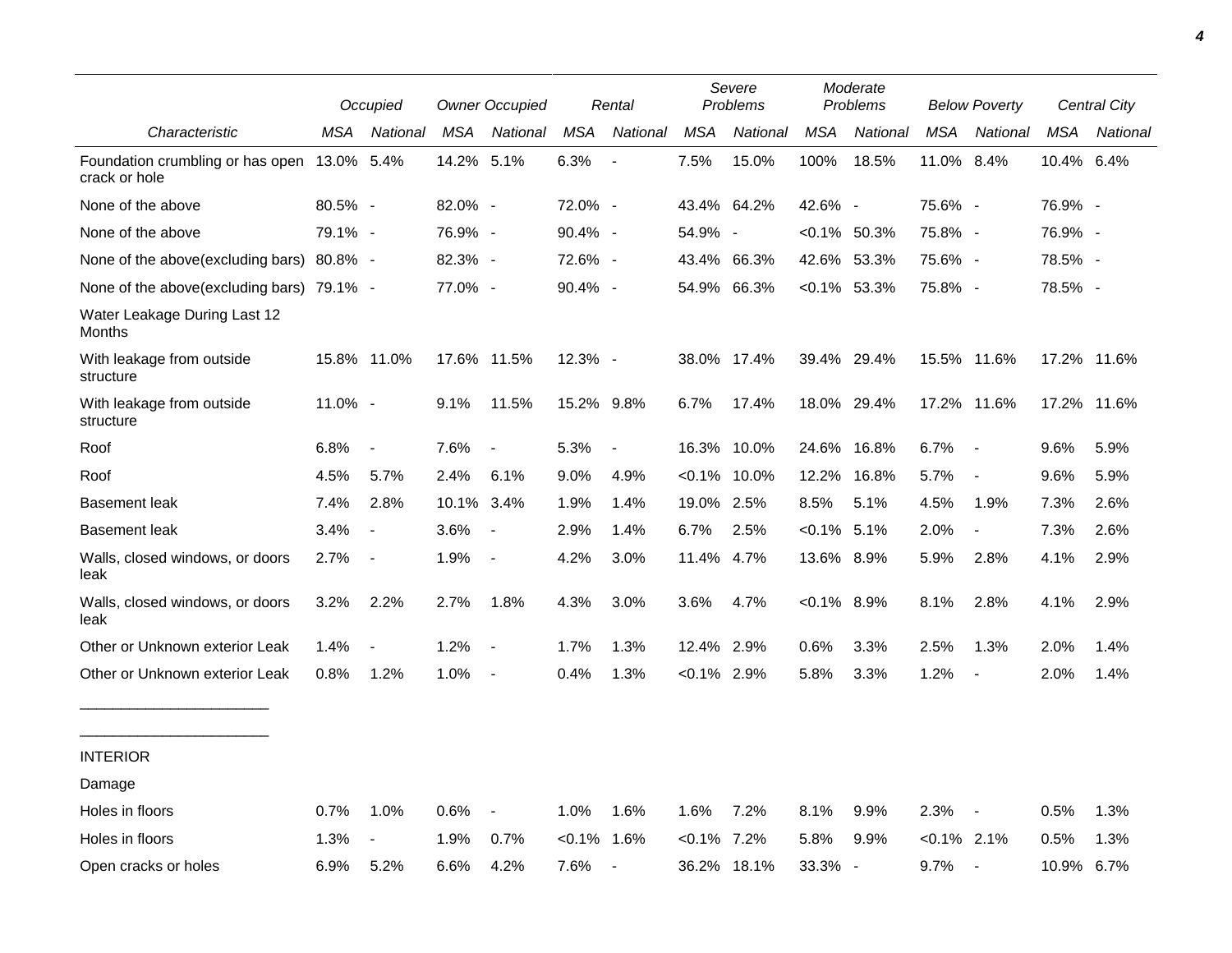|                                                         |               | Occupied                 |               | <b>Owner Occupied</b>    |            | Rental         |                | Severe<br>Problems       |                | Moderate<br>Problems     |                | <b>Below Poverty</b>     |       | Central City             |
|---------------------------------------------------------|---------------|--------------------------|---------------|--------------------------|------------|----------------|----------------|--------------------------|----------------|--------------------------|----------------|--------------------------|-------|--------------------------|
| Characteristic                                          | MSA           | National                 | MSA           | National                 | <b>MSA</b> | National       | <b>MSA</b>     | National                 | <b>MSA</b>     | National                 | <b>MSA</b>     | National                 | MSA   | National                 |
| Open cracks or holes                                    | 2.3%          | 5.2%                     | 1.1%          | 4.2%                     | 4.9%       | 7.1%           | 3.6%           | 18.1%                    | 18.0%          | 29.9%                    | 7.4%           |                          | 10.9% | 6.7%                     |
| Broken plaster or peeling paint                         | 3.0%          | 2.1%                     | 2.0%          | 1.5%                     | 5.0%       | 3.1%           | 12.7%          | 8.3%                     | 28.3%          | 18.6%                    | 6.5%           | 3.4%                     | 5.4%  | 3.2%                     |
| Broken plaster or peeling paint                         | 1.3%          | 2.1%                     | 1.2%          | 1.5%                     | 1.5%       | 3.1%           | 3.6%           | 8.3%                     | 24.7%          | 18.6%                    | 1.3%           | 3.4%                     | 5.4%  | 3.2%                     |
| Water Leakage During Last 12<br>Months                  |               |                          |               |                          |            |                |                |                          |                |                          |                |                          |       |                          |
| With leakage from inside structure                      | 9.4%          | $\overline{\phantom{a}}$ | 7.9%          | $\overline{\phantom{a}}$ | 12.4% -    |                | 32.2%          | 16.2%                    | 22.6% -        |                          | $12.6\%$ -     |                          | 9.7%  |                          |
| With leakage from inside structure                      | 3.6%          | 8.5%                     | 3.0%          | 7.2%                     | 4.7%       | 11.2%          | $< 0.1\%$      | 16.2%                    |                | 19.4% 25.1%              | 7.5%           | 11.0%                    | 9.7%  |                          |
| Fixtures backed up or overflowed                        | 2.3%          | $\overline{\phantom{a}}$ | 1.9%          | $\overline{\phantom{a}}$ | 3.2%       | 2.3%           | 12.3%          | 4.9%                     | 3.0%           | 6.6%                     | 1.8%           | 2.2%                     | 1.2%  | 2.2%                     |
| Fixtures backed up or overflowed                        | 1.2%          | 1.9%                     | 1.4%          | 1.7%                     | 1.0%       | 2.3%           | $< 0.1\%$ 4.9% |                          | 5.9%           |                          | 1.4%           | 2.2%                     | 1.2%  | 2.2%                     |
| Pipes leaked                                            | 3.6%          | $\overline{\phantom{a}}$ | 3.5%          | $\overline{\phantom{a}}$ | 3.9%       | 4.9%           | 16.7% 8.4%     |                          | 9.4%           | 12.5%                    | 6.2%           | $\overline{\phantom{a}}$ | 5.2%  | $\overline{\phantom{a}}$ |
| Pipes leaked                                            | 0.9%          | 3.6%                     | $0.9\%$       | 2.9%                     | 1.0%       | 4.9%           | $<0.1\%$ 8.4%  |                          | 5.9%           | 12.5%                    | 0.7%           | 5.1%                     | 5.2%  | $\blacksquare$           |
| Broken water heater                                     | 1.2%          | 0.8%                     | 1.1%          | $\blacksquare$           | 1.5%       | 0.8%           | 2.4%           | 1.4%                     | 6.1%           | 2.0%                     | 2.2%           | 1.0%                     | 1.3%  | 0.7%                     |
| Broken water heater                                     | 0.1%          | 0.8%                     | 0.1%          | 0.9%                     | $< 0.1\%$  | 0.8%           | $< 0.1\%$ 1.4% |                          | $< 0.1\%$ 2.0% |                          | $< 0.1\%$      | 1.0%                     | 1.3%  | 0.7%                     |
| Other or Unknown                                        | 2.5%          | $\overline{\phantom{a}}$ | 1.7%          |                          | 4.3%       | $\blacksquare$ | 3.2%           | $\blacksquare$           | 5.1%           | $\overline{\phantom{a}}$ | 3.8%           | $\overline{\phantom{a}}$ | 2.3%  | 2.9%                     |
| Other or Unknown                                        | 1.4%          | 2.4%                     | 0.7%          | 1.8%                     | 2.8%       | 3.6%           | $< 0.1\%$ 3.2% |                          | 13.5% 6.0%     |                          | 5.3%           | 3.0%                     | 2.3%  | 2.9%                     |
|                                                         |               |                          |               |                          |            |                |                |                          |                |                          |                |                          |       |                          |
| Rodents                                                 |               |                          |               |                          |            |                |                |                          |                |                          |                |                          |       |                          |
| Signs of rats in last 3 mon.                            | 0.3%          | 1.0%                     | 0.2%          | 0.9%                     | 0.5%       | 1.3%           | 1.6%           | 3.3%                     | $< 0.1\%$ 3.6% |                          | 0.8%           | 1.8%                     | 0.5%  | 1.4%                     |
| Signs of rats in last 3 mon.                            | 0.2%          | 1.0%                     | 0.1%          | 0.9%                     | 0.5%       | 1.3%           | 3.6%           | $\overline{\phantom{a}}$ | $< 0.1\%$      | 3.6%                     | $< 0.1\%$      | 1.8%                     | 0.5%  | 1.4%                     |
| Signs of mice in last 3 mon.                            | 9.9%          | $\overline{\phantom{a}}$ | 11.5% -       |                          | 6.7%       | 10.0%          |                | 43.5% 17.7%              |                | 13.6% 20.0%              | $12.3%$ -      |                          | 8.0%  | 9.9%                     |
| Signs of mice in last 3 mon.                            | 7.9%          | 11.1%                    | 5.7%          | 11.7%                    | 12.5%      | 10.0%          | $< 0.1\%$      | 17.7%                    |                | $< 0.1\%$ 20.0%          | 10.0%          | 12.5%                    | 8.0%  | 9.9%                     |
| Signs of rodents, not sure which<br>kind in last 3 mon. | 0.3%          | 0.6%                     | 0.2%          | $\overline{\phantom{a}}$ | 0.4%       | 0.8%           | 2.4%           | 1.5%                     | 1.1%           | 1.6%                     | 0.8%           | 1.0%                     | 0.6%  | $\overline{\phantom{a}}$ |
| Signs of rodents, not sure which<br>kind in last 3 mon. | $<0.1\%$ 0.6% |                          | $<0.1\%$ 0.5% |                          | <0.1%      | 0.8%           | $< 0.1\%$ 1.5% |                          | $< 0.1\%$      | 1.6%                     | $< 0.1\%$ 1.0% |                          | 0.6%  |                          |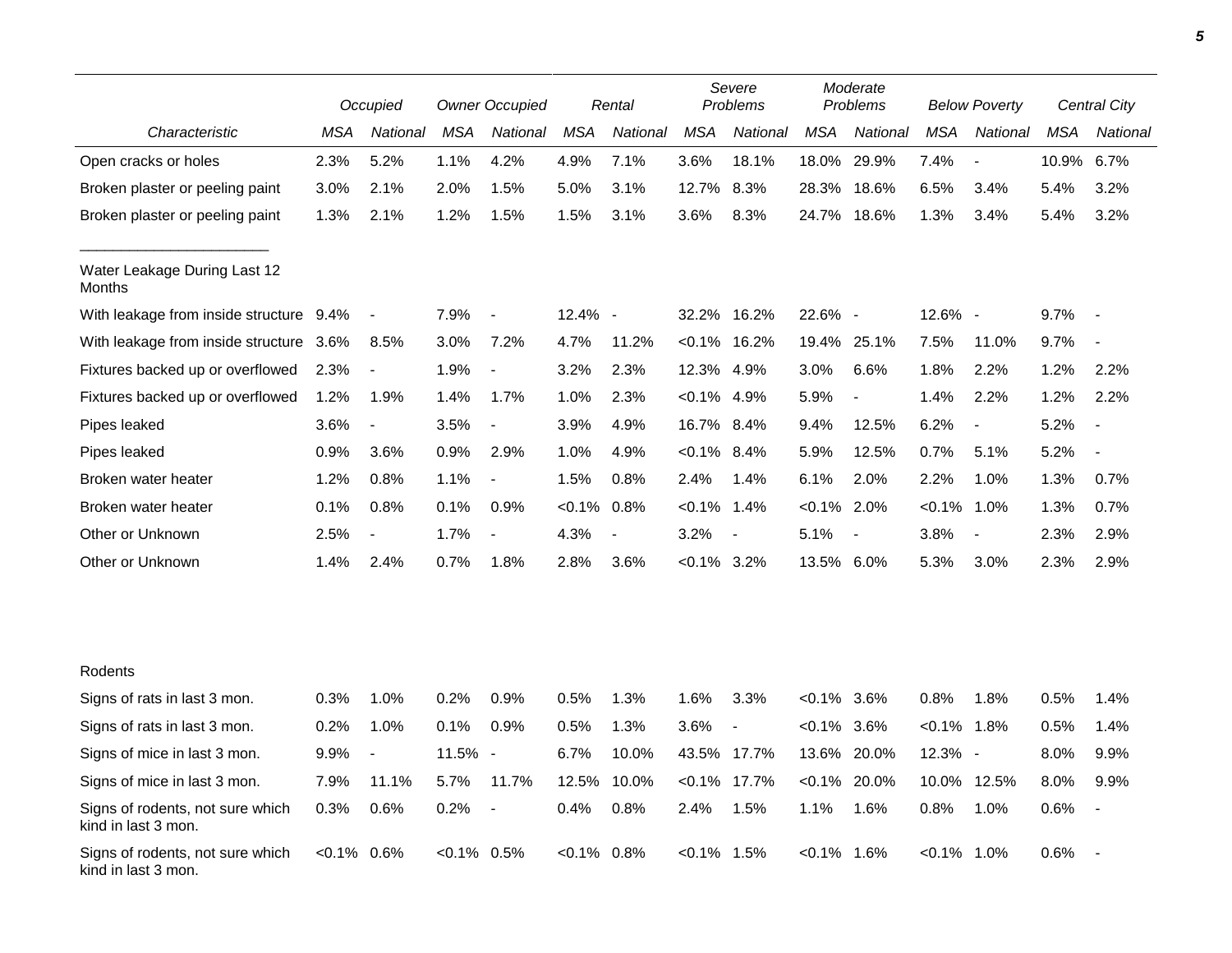|                                                                |                | Occupied                 |                | <b>Owner Occupied</b>    |                | Rental         |                | Severe<br>Problems |                | Moderate<br>Problems |                | <b>Below Poverty</b>     |                | Central City |
|----------------------------------------------------------------|----------------|--------------------------|----------------|--------------------------|----------------|----------------|----------------|--------------------|----------------|----------------------|----------------|--------------------------|----------------|--------------|
| Characteristic                                                 | MSA            | National                 | MSA            | National                 | MSA            | National       | <b>MSA</b>     | National           | <b>MSA</b>     | National             | <b>MSA</b>     | National                 | <b>MSA</b>     | National     |
| Electrical                                                     |                |                          |                |                          |                |                |                |                    |                |                      |                |                          |                |              |
| No electrical wiring                                           | $< 0.1\%$ 0.1% |                          | $< 0.1\%$ 0.1% |                          | $< 0.1\%$ 0.2% |                | $< 0.1\%$ 3.2% |                    | $< 0.1\%$ 0.1% |                      | $< 0.1\%$ 0.3% |                          | $< 0.1\%$ 0.1% |              |
| No electrical wiring                                           | $< 0.1\%$ 0.1% |                          | $< 0.1\%$ 0.1% |                          | $< 0.1\%$      | 0.2%           | $< 0.1\%$      | 3.2%               | $< 0.1\%$      | 0.1%                 | $< 0.1\%$      | 0.3%                     | $< 0.1\%$ 0.1% |              |
| Exposed wiring                                                 | 2.1%           | 1.6%                     | 1.4%           |                          | 3.3%           | 2.1%           | 1.6%           | 6.2%               | 8.2%           | 3.9%                 | 1.9%           | 2.5%                     | 2.8%           | 1.6%         |
| Exposed wiring                                                 | 3.3%           | 1.6%                     | 3.1%           | 1.3%                     | 3.9%           | 2.1%           | 3.6%           | 6.2%               | 15.9%          | 3.9%                 | 4.5%           | 2.5%                     | 2.8%           | 1.6%         |
| Rooms without electric outlets                                 | 1.1%           | $\overline{\phantom{a}}$ | 0.5%           | $\blacksquare$           | 2.2%           | 1.2%           | 3.1%           | 6.5%               | 2.4%           |                      | 1.6%           | $\overline{\phantom{a}}$ | 2.4%           | 1.0%         |
| Rooms without electric outlets                                 | 0.8%           | $\overline{\phantom{a}}$ | 0.6%           | $\overline{\phantom{a}}$ | 1.2%           | $\blacksquare$ | 3.6%           | 6.5%               | 9.1%           | 2.2%                 | 2.6%           | 1.4%                     | 2.4%           | 1.0%         |
| Fuses/breakers blown in last 3<br>mon.                         | 14.1% 9.4%     |                          | 14.2% 9.4%     |                          | 13.8% 9.4%     |                | 31.7%          | 14.7%              | 23.4%          | 15.1%                | 15.1% 9.1%     |                          | 13.9% 9.6%     |              |
| Fuses/breakers blown in last 3<br>mon.                         | 5.8%           | 9.4%                     | 7.0%           | 9.4%                     | 3.4%           | 9.4%           | 7.2%           | 14.7%              | 6.7%           | 15.1%                | 7.0%           | 9.1%                     | 13.9% 9.6%     |              |
| Sanitation                                                     |                |                          |                |                          |                |                |                |                    |                |                      |                |                          |                |              |
| Lacking complete kitchen facilities                            | 2.5%           | 1.7%                     | 0.5%           |                          | 6.5%           | 4.0%           | 3.5%           | 8.4%               | 60.3%          | 44.4%                | 4.7%           | 3.3%                     | 5.6%           | 2.8%         |
| Lacking complete kitchen facilities                            | 1.0%           | 1.7%                     | $< 0.1\%$      | 0.6%                     | 2.9%           | 4.0%           | $< 0.1\%$      | 8.4%               | 75.3%          | 44.4%                | 2.3%           | 3.3%                     | 5.6%           | 2.8%         |
| Lacking some or all plumbing<br>facilities                     | 1.3%           | $\overline{\phantom{a}}$ | 1.4%           | 0.8%                     | 1.2%           | 2.1%           |                | 50.1% 68.2%        | $< 0.1\%$ 0.0% |                      | 1.1%           | 2.1%                     | 3.2%           | 1.8%         |
| Lacking some or all plumbing<br>facilities                     | 2.2%           | 1.3%                     | 1.7%           | 0.8%                     | 3.3%           | 2.1%           |                | 93.3% 68.2%        | $< 0.1\%$ 0.0% |                      | $< 0.1\%$ 2.1% |                          | 3.2%           | 1.8%         |
| Water not safe to drink                                        | 3.1%           | 8.3%                     | 2.4%           | 6.2%                     | 4.5%           | 12.3%          | 8.4%           | 14.7%              | 5.9%           | 14.9%                | 3.0%           | 13.1%                    | 4.0%           | 10.1%        |
| Water not safe to drink                                        | 4.3%           | 8.3%                     | 4.9%           | 6.2%                     | 3.2%           | 12.3%          | $< 0.1\%$      | 14.7%              | 5.8%           | 14.9%                | 6.3%           | 13.1%                    | 4.0%           | 10.1%        |
| Water stoppage in last 3 mon.                                  | 3.8%           | $\overline{\phantom{a}}$ | 3.6%           |                          | 4.2%           | 5.1%           | 12.0%          | 8.3%               | 15.0%          | 9.4%                 | 2.8%           | 4.8%                     | 4.1%           |              |
| Water stoppage in last 3 mon.                                  | 2.0%           | 4.0%                     | 2.2%           | 3.5%                     | 1.8%           | 5.1%           | $<0.1\%$ 8.3%  |                    | $< 0.1\%$      | 9.4%                 | 4.7%           | $\overline{\phantom{a}}$ | 4.1%           |              |
| No flush toilets working some time 2.4% 1.9%<br>in last 3 mon. |                |                          | 1.4%           | 1.1%                     | 4.4%           | 3.4%           | 9.1%           | 5.7%               | 16.6% 9.8%     |                      | 3.1%           | $\sim$                   | $2.3% -$       |              |
| No flush toilets working some time 0.7%<br>in last 3 mon.      |                | 1.9%                     | 0.3%           | 1.1%                     | 1.5%           | 3.4%           | $< 0.1\%$ 5.7% |                    | $< 0.1\%$ 9.8% |                      | 2.5%           | 3.4%                     | 2.3%           |              |
| With sewage disposal breakdowns 1.3% -<br>in last 3 mon.       |                |                          | 0.9%           | 1.2%                     | 1.9%           | $\blacksquare$ | 8.5%           | 3.7%               | 0.7%           | 5.0%                 | 0.7%           | 2.0%                     | 1.9%           |              |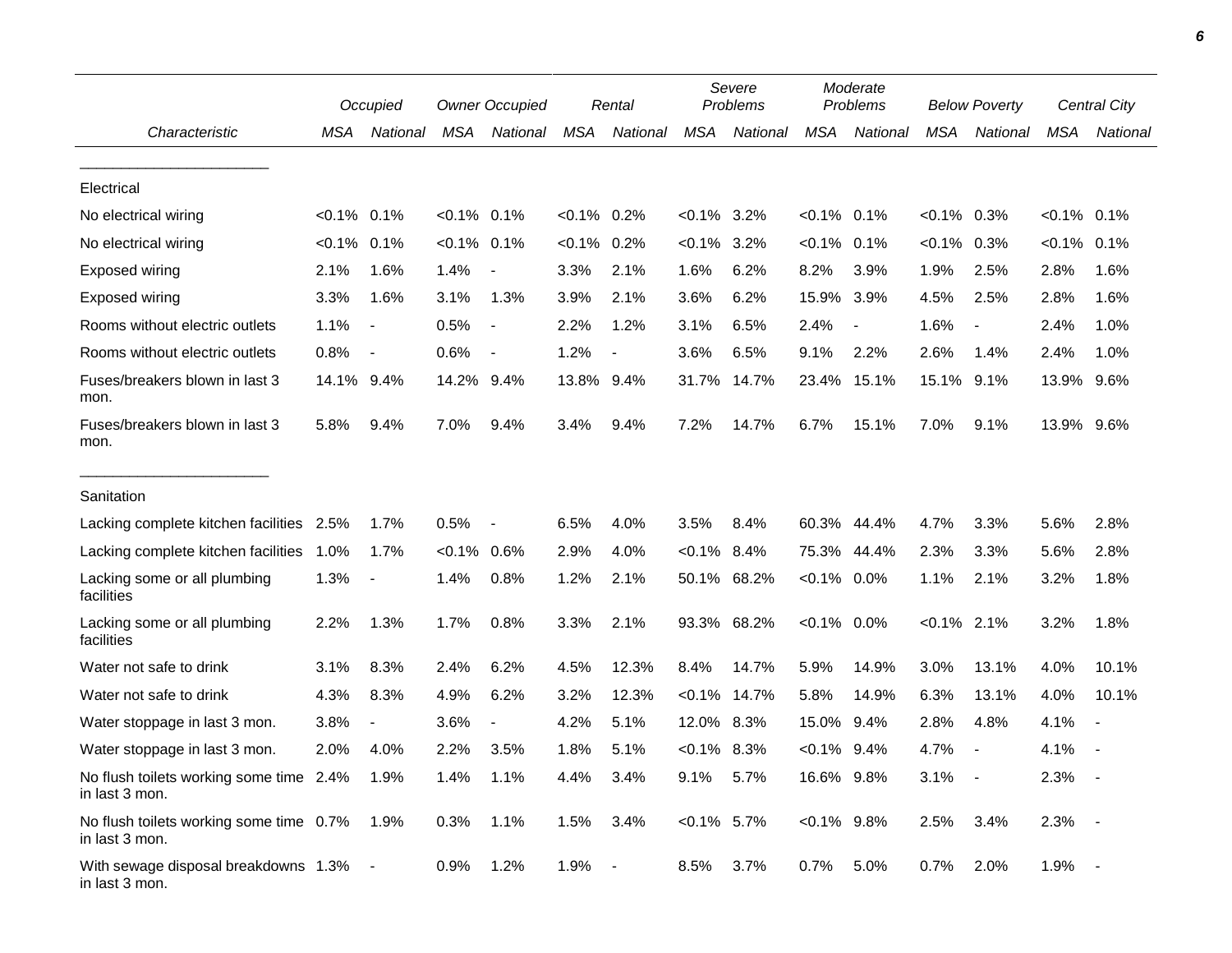|                                                           |                | Occupied                 |                | <b>Owner Occupied</b>    |                | Rental                   |                | Severe<br>Problems |                | Moderate<br>Problems         |                | <b>Below Poverty</b>     |                | <b>Central City</b> |
|-----------------------------------------------------------|----------------|--------------------------|----------------|--------------------------|----------------|--------------------------|----------------|--------------------|----------------|------------------------------|----------------|--------------------------|----------------|---------------------|
| Characteristic                                            | MSA            | National                 | <b>MSA</b>     | National                 | MSA            | National                 | <b>MSA</b>     | National           | <b>MSA</b>     | National                     | MSA            | National                 | <b>MSA</b>     | National            |
| With sewage disposal breakdowns 0.2%<br>in last 3 mon.    |                | 1.4%                     | 0.3%           | 1.2%                     | $< 0.1\%$      | 1.7%                     | $< 0.1\%$ 3.7% |                    | $< 0.1\%$ 5.0% |                              | $< 0.1\%$ 2.0% |                          | 1.9%           |                     |
| Septic tank, cesspool, chemical<br>toilet                 |                | 13.6% 19.6%              |                | 18.4% 25.7%              | 4.0%           | 7.5%                     | 8.4%           | 15.6%              | 5.7%           | 16.1%                        | 6.4%           | 14.7%                    | $< 0.1\%$ 1.3% |                     |
| Septic tank, cesspool, chemical<br>toilet                 | 10.1%          | 19.6%                    |                | 13.7% 25.7%              | 2.7%           | 7.5%                     | 3.8%           | 15.6%              |                | $< 0.1\%$ 16.1%              | 5.0%           | 14.7%                    | $< 0.1\%$ 1.3% |                     |
| With septic tank or cesspool<br>breakdowns in last 3 mon. | 0.2%           | $\sim$                   | 0.2%           | $\overline{\phantom{a}}$ | 0.2%           | $\overline{\phantom{a}}$ | 0.9%           | $\sim$ $-$         | $< 0.1\%$ 0.8% |                              | $< 0.1\%$ 0.4% |                          | $< 0.1\%$ -    |                     |
| With septic tank or cesspool<br>breakdowns in last 3 mon. | $< 0.1\%$ 0.3% |                          | $< 0.1\%$ 0.3% |                          | $< 0.1\%$ 0.2% |                          | $< 0.1\%$ 0.8% |                    | $< 0.1\%$ 0.8% |                              | $< 0.1\%$ 0.4% |                          | $< 0.1\%$ -    |                     |
| <b>HEATING/FUEL</b>                                       |                |                          |                |                          |                |                          |                |                    |                |                              |                |                          |                |                     |
| Main Heating Equipment                                    |                |                          |                |                          |                |                          |                |                    |                |                              |                |                          |                |                     |
| Warm-air furnace                                          | 77.6% -        |                          | 83.0% -        |                          | 66.6% -        |                          | 80.2% 47.8%    |                    | 67.3%          | 39.1%                        | 69.2% -        |                          | 74.7% -        |                     |
| Warm-air furnace                                          | 71.7% -        |                          | 70.7% -        |                          | 74.0%          | 56.7%                    | 26.2%          | 47.8%              | 60.2%          | 39.1%                        | 80.2% 57.3%    |                          | 74.7% -        |                     |
| Steam or hot water system                                 | 5.6%           | 11.0%                    | 2.1%           | 9.7%                     | 12.5% -        |                          | 4.3%           | 18.6%              | 22.0%          | 14.0%                        | 12.2% -        |                          | 13.6% -        |                     |
| Steam or hot water system                                 | 2.8%           | 11.0%                    | 2.3%           | 9.7%                     | 3.9%           | 13.5%                    | 4.3%           | 18.6%              | 14.9% -        |                              | 1.0%           | 10.9%                    | 13.6% -        |                     |
| Electric heat pump                                        | 10.0% -        |                          | 11.6% -        |                          | 6.8%           | 9.6%                     | 1.9%           | 7.1%               | 2.9%           | 4.8%                         | 9.6%           | $\overline{\phantom{a}}$ | 2.8%           | 8.5%                |
| Electric heat pump                                        | 14.2% -        |                          | 16.6%          | 12.9%                    | 9.3%           |                          | 37.6%          | 7.1%               | 6.0%           | $\qquad \qquad \blacksquare$ | 9.8%           | $\sim$                   | 2.8%           | 8.5%                |
| Built-in electric units                                   | 4.2%           | $\overline{\phantom{a}}$ | 1.3%           | 2.6%                     | 10.0%          | 7.4%                     | 3.2%           | 5.2%               | 5.1%           | $\blacksquare$               | 5.4%           | $\overline{\phantom{a}}$ | 6.9%           | 3.9%                |
| Built-in electric units                                   | 2.3%           | 4.2%                     | 1.1%           | 2.6%                     | 4.7%           | 7.4%                     | 3.2%           | 5.2%               | 12.2% 5.6%     |                              | 4.2%           | 5.9%                     | 6.9%           | 3.9%                |
| Floor, wall, or other built-in hot air<br>without ducts   | 1.4%           | 3.9%                     | 0.8%           | 2.4%                     | 2.6%           | 6.9%                     | 1.6%           | 7.0%               | $< 0.1\%$ 5.6% |                              | 1.1%           | 6.7%                     | 1.6%           | 5.2%                |
| Floor, wall, or other built-in hot air<br>without ducts   | 7.7%           | 3.9%                     | 9.0%           | 2.4%                     | 5.1%           | 6.9%                     | 36.2% 7.0%     |                    | $<0.1\%$ 5.6%  |                              | 4.8%           | 6.7%                     | 1.6%           | 5.2%                |
| Room heaters with flue                                    | 0.1%           | 0.8%                     | 0.1%           | 0.7%                     | 2.8%           | 1.0%                     | $< 0.1\%$ 1.1% |                    | $< 0.1\%$ 1.1% |                              | 0.3%           | 1.4%                     | $< 0.1\%$ 0.6% |                     |
| Room heaters with flue                                    | 1.0%           | $\blacksquare$           | 0.1%           | 0.7%                     | 2.8%           | 1.0%                     | $< 0.1\%$ 1.1% |                    | $< 0.1\%$ 1.1% |                              | 0.3%           | 1.4%                     | $< 0.1\%$ 0.6% |                     |
| Room heaters without flue                                 | 0.3%           | 1.0%                     | $<0.1\%$ 0.8%  |                          | 0.8%           | 1.2%                     | 8.9%           | 2.5%               | 1.3%           | 25.2%                        | 1.7%           | 2.2%                     | 0.1%           | 0.7%                |
| Room heaters without flue                                 | 0.1%           | 1.0%                     | $< 0.1\%$ 0.8% |                          | 0.3%           | 1.2%                     | 8.9%           | 2.5%               | 6.7%           | 25.2%                        | 1.7%           | 2.2%                     | 0.1%           | 0.7%                |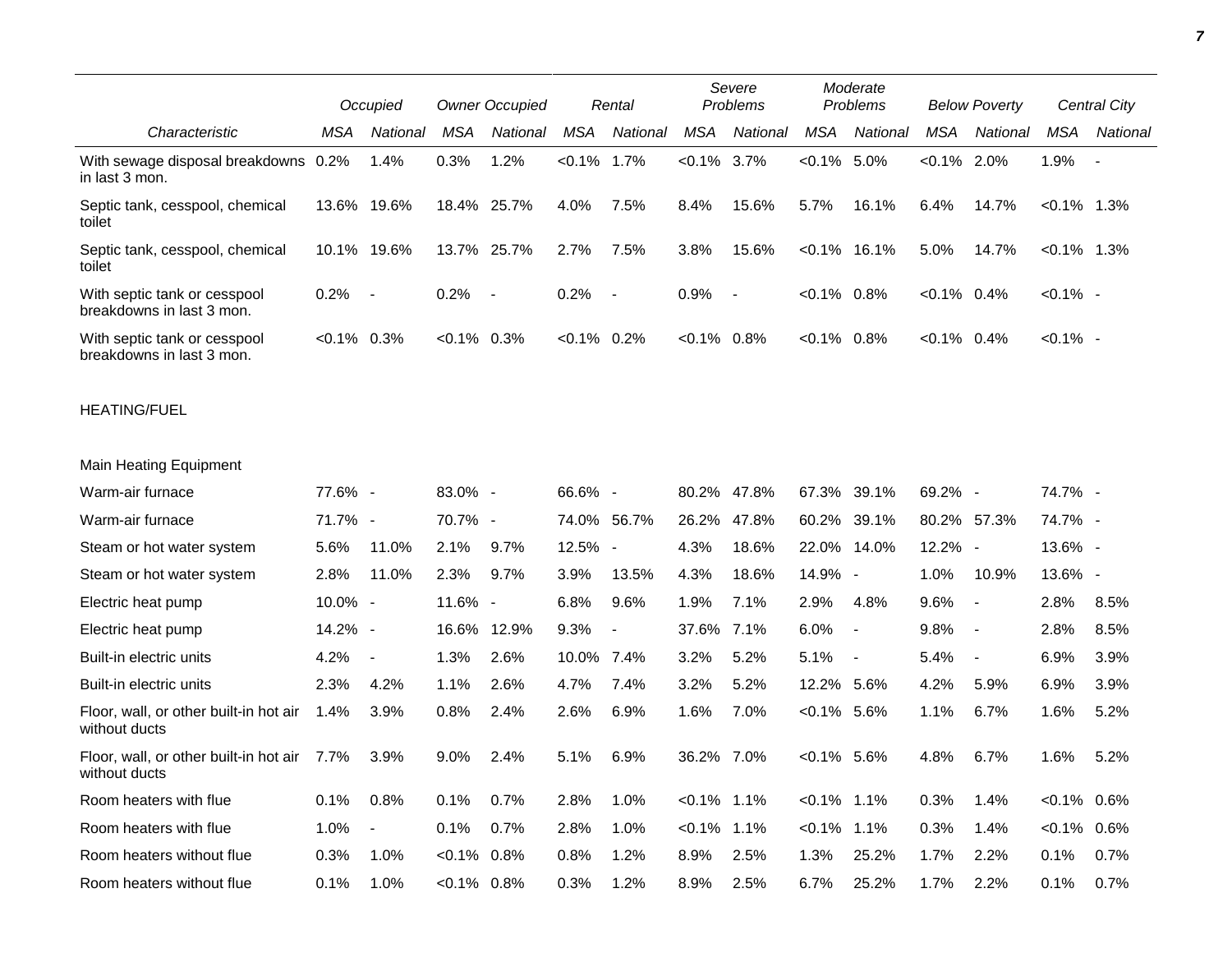|                               |                | Occupied                 |               | <b>Owner Occupied</b>    |                | Rental           |                | Severe<br>Problems  |                | Moderate<br>Problems     |                | <b>Below Poverty</b>     |                | <b>Central City</b>      |
|-------------------------------|----------------|--------------------------|---------------|--------------------------|----------------|------------------|----------------|---------------------|----------------|--------------------------|----------------|--------------------------|----------------|--------------------------|
| Characteristic                | MSA            | National                 | <b>MSA</b>    | National                 | <b>MSA</b>     | National         | <b>MSA</b>     | National            | <b>MSA</b>     | National                 | <b>MSA</b>     | National                 | <b>MSA</b>     | National                 |
| Portable electric heaters     | 0.2%           | 1.2%                     | 0.3%          | 0.9%                     | 0.1%           | 1.8%             | $< 0.1\%$ 3.9% |                     | $< 0.1\%$ 2.0% |                          | $< 0.1\%$      | 3.0%                     | 0.1%           | 1.4%                     |
| <b>Stoves</b>                 | 0.3%           | 0.9%                     | 0.4%          | 1.2%                     | 0.2%           | 0.5%             | $< 0.1\%$ 4.0% |                     | 0.8%           | 1.0%                     | 0.4%           | 1.2%                     | $< 0.1\%$ 0.1% |                          |
| <b>Stoves</b>                 | 0.1%           | 0.9%                     | 0.1%          | 1.2%                     | 0.2%           | 0.5%             | $< 0.1\%$ 4.0% |                     | 0.8%           | 1.0%                     | 0.4%           | 1.2%                     | $< 0.1\%$ 0.1% |                          |
| Fireplace with inserts        | 0.2%           | $\overline{\phantom{a}}$ | 0.3%          | $\overline{\phantom{a}}$ | $< 0.1\%$      | $< 0.1\%$        | $< 0.1\%$ 0.1% |                     | $< 0.1\%$      | 0.1%                     | 0.1%           | $\overline{\phantom{a}}$ |                | $< 0.1\%$ $< 0.1\%$      |
| Fireplace without inserts     | 0.1%           | $\overline{\phantom{a}}$ | 0.1%          | $\overline{\phantom{a}}$ |                | $< 0.1\%$ < 0.1% | $< 0.1\%$ 0.2% |                     | $< 0.1\%$ 0.1% |                          | $< 0.1\%$ 0.1% |                          |                | $< 0.1\% < 0.1\%$        |
| Other                         | 0.2%           | $\blacksquare$           | 0.1%          | $\blacksquare$           | 0.4%           | $\blacksquare$   | $< 0.1\%$ 1.1% |                     | 0.7%           | 0.3%                     | $< 0.1\%$ 0.7% |                          | 0.3%           | $\overline{\phantom{a}}$ |
| No heating equipment          | $< 0.1\%$ 0.4% |                          | $<0.1\%$ 0.3% |                          | $< 0.1\%$ 0.7% |                  | $< 0.1\%$ -    |                     | $<0.1\%$ 0.7%  |                          | $< 0.1\%$ 0.6% |                          | $< 0.1\%$ 0.7% |                          |
| Cooking stove                 | $< 0.1\%$ 0.1% |                          | $< 0.1\%$ -   |                          | $< 0.1\%$ 0.1% |                  | $< 0.1\%$ 0.2% |                     | $< 0.1\%$ 0.3% |                          | $< 0.1\%$ 0.2% |                          | $< 0.1\%$ 0.1% |                          |
| <b>Water Heating Fuel</b>     |                |                          |               |                          |                |                  |                |                     |                |                          |                |                          |                |                          |
| Electricity                   | 43.9% -        |                          | 42.3% -       |                          | 47.3% -        |                  | 23.3% 38.7%    |                     |                | 29.7% 39.0%              | 49.4% -        |                          |                | 24.9% 31.9%              |
| Electricity                   |                | 53.7% 41.3%              |               | 49.3% 39.0%              |                | 62.8% 45.7%      | 81.3%          | 38.7%               |                | 57.0% 39.0%              | 57.5% -        |                          |                | 24.9% 31.9%              |
| Gas, LP/bottled gas           | 55.5% -        |                          | 57.1% -       |                          | 52.4% -        |                  | 76.7% 53.8%    |                     |                | 69.7% 55.2%              | 50.1% -        |                          | 74.7% -        |                          |
| Gas, LP/bottled gas           | 46.1% -        |                          | 50.6% -       |                          |                | 37.0% 49.7%      |                | 18.7% 53.8%         |                | 43.0% 55.2%              | 42.5% -        |                          | 74.7% -        |                          |
| Fuel oil                      | 0.1%           | 4.1%                     | 0.1%          | 4.0%                     | 0.2%           | 4.3%             | $< 0.1\%$ 6.5% |                     | $< 0.1\%$ 5.1% |                          | $< 0.1\%$ 3.6% |                          | $< 0.1\%$ 5.0% |                          |
| Fuel oil                      | 0.2%           | 4.1%                     | 0.1%          | 4.0%                     | 0.2%           | 4.3%             | $< 0.1\%$ 6.5% |                     | $< 0.1\%$ 5.1% |                          | $< 0.1\%$ 3.6% |                          | $< 0.1\%$ 5.0% |                          |
| Kerosene or other liquid fuel | $< 0.1\%$ -    |                          | $< 0.1\%$ -   |                          | $< 0.1\%$ -    |                  |                | $< 0.1\%$ $< 0.1\%$ | $< 0.1\%$ 0.1% |                          | $< 0.1\%$ -    |                          | $< 0.1\%$ -    |                          |
| Other                         | 0.4%           | $\overline{\phantom{a}}$ | 0.6%          | $\blacksquare$           | 0.1%           | $\blacksquare$   | $< 0.1\%$ 1.0% |                     | 0.6%           | $\overline{\phantom{a}}$ | 0.4%           | $\overline{\phantom{a}}$ | 0.4%           | $\blacksquare$           |
| Clothes Dryer(,000)           | 514            | 93,052                   | 418           | 72,397                   | 96             | 20,655           | 12             | 1,139               | 9              | 2,344                    | 54             | 9,825                    | 83             | 21,908                   |
| Clothes Dryer(,000)           | 140            | 93,052                   | 109           | 72,397                   | 31             | 20,655           | 4              | 1,139               | 1              | 2,344                    | 12             | 9,825                    | 83             | 21,908                   |
| Have Clothes Dryer            | 79.8% -        |                          | 97.2% -       |                          | 44.7% -        |                  | 70.2%          | 54.2%               |                | 37.1% 56.8%              | 55.7% -        |                          | 54.8%          | 66.1%                    |
| Have Clothes Dryer            | 86.2% -        |                          | 99.1% -       |                          | 59.2% -        |                  | 96.4% 54.2%    |                     | 50.5% -        |                          | 59.8% -        |                          |                | 54.8% 66.1%              |
| Electricity                   | 89.5% -        |                          | 88.2% -       |                          | 94.9% -        |                  | 78.7% -        |                     | 92.7% -        |                          | 93.1% -        |                          | 78.5% -        |                          |
| Electricity                   | 90.1% -        |                          | 89.7% -       |                          | 91.5% -        |                  |                | 59.3% 78.9%         | 70.5% -        |                          | 91.0% -        |                          | 78.5% -        |                          |
| Gas, LP gas (liquid propane)  |                | 10.5% 21.8%              |               | 11.8% 23.5%              | 4.9%           | 15.8%            | 21.3% -        |                     | 7.3%           | 17.5%                    | 6.6%           | 17.8%                    | 21.5% -        |                          |
| Gas, LP gas (liquid propane)  | 9.9%           | 21.8%                    |               | 10.3% 23.5%              | 8.5%           | 15.8%            |                | 40.7% 21.0%         |                | 29.5% 17.5%              | 9.0%           | 17.8%                    | 21.5% -        |                          |
| Other                         | $< 0.1\%$ -    |                          |               | $< 0.1\% < 0.1\%$        | 0.2%           | $\sim$           | $< 0.1\%$ 0.1% |                     |                | $< 0.1\% < 0.1\%$        | 0.4%           | $\overline{\phantom{a}}$ | $< 0.1\%$ 0.1% |                          |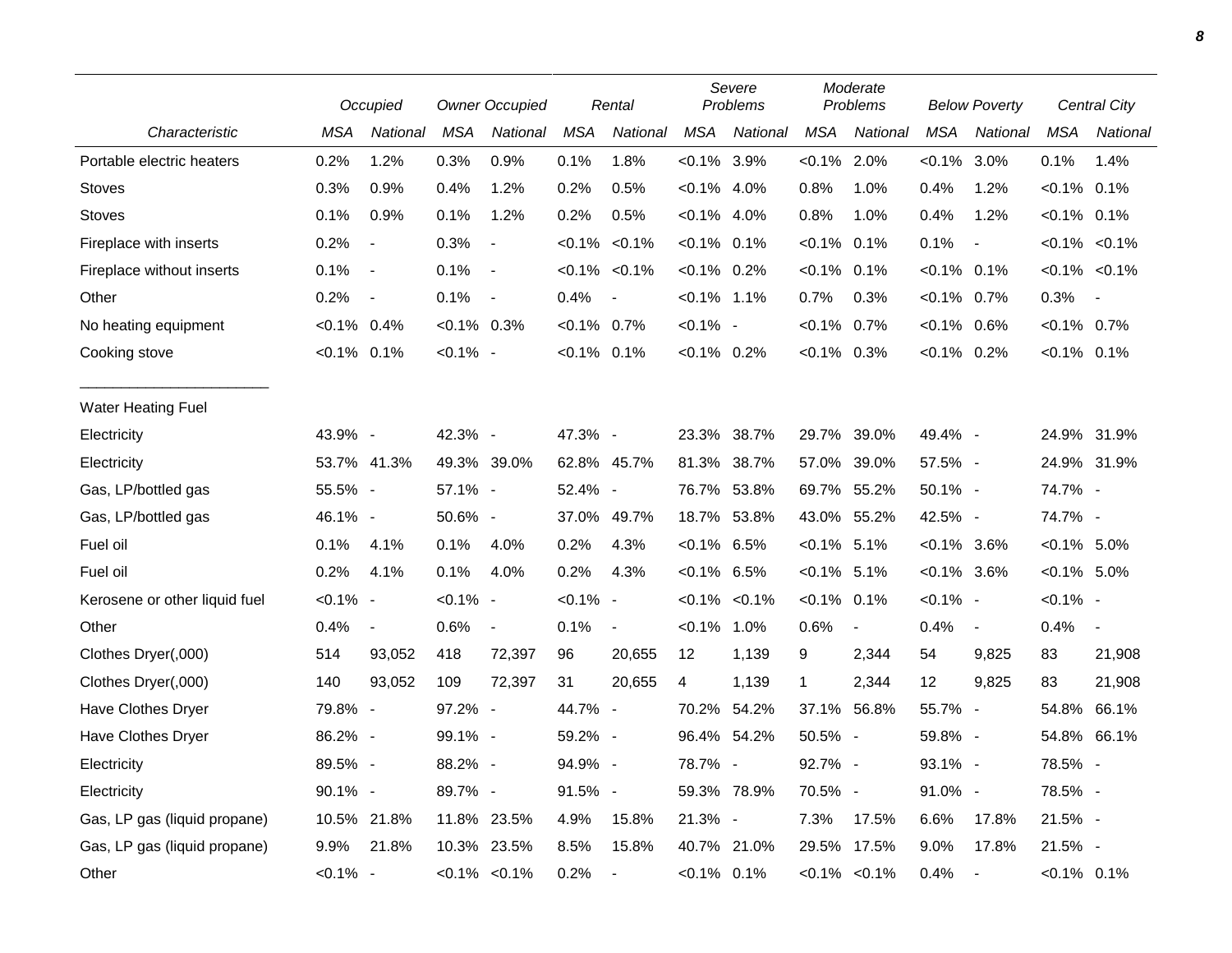|                                                                   |      | Occupied                 |                | <b>Owner Occupied</b> |                | Rental                   |                | Severe<br><b>Problems</b> |                | Moderate<br>Problems     |                | <b>Below Poverty</b>     |      | Central City |
|-------------------------------------------------------------------|------|--------------------------|----------------|-----------------------|----------------|--------------------------|----------------|---------------------------|----------------|--------------------------|----------------|--------------------------|------|--------------|
| Characteristic                                                    | MSA  | National                 | MSA            | National              | MSA            | National                 | MSA            | National                  | MSA            | National                 | MSA            | National                 | MSA  | National     |
| <b>Heating Problems</b>                                           |      |                          |                |                       |                |                          |                |                           |                |                          |                |                          |      |              |
| Uncomfortably cold for 24 hours or 11.8% 9.1%<br>more last winter |      |                          | 10.6% 7.7%     |                       | 15.0% -        |                          |                | 56.7% 43.7%               |                | 29.1% 22.2%              |                | 20.0% 13.7%              |      | 17.4% 10.1%  |
| Uncomfortably cold for 24 hours or 4.1%<br>more last winter       |      | 9.1%                     | 4.6%           | 7.7%                  | 2.8%           | 12.5%                    | 6.8%           | 43.7%                     |                | 28.0% 22.2%              | 3.9%           | 13.7%                    |      | 17.4% 10.1%  |
| Heating equipment breakdowns                                      | 3.4% | 2.3%                     | 3.3%           | 1.9%                  | 3.4%           |                          | 54.2%          | 31.2%                     | 10.5%          | 4.1%                     | 6.5%           | 3.8%                     | 5.3% | 3.0%         |
| Heating equipment breakdowns                                      | 0.4% | 2.3%                     | 0.3%           | 1.9%                  | 0.6%           | 3.2%                     | 3.1%           | 31.2%                     | $< 0.1\%$ 4.1% |                          | $< 0.1\%$      | 3.8%                     | 5.3% | 3.0%         |
| Other causes                                                      | 7.7% | 5.9%                     | 7.6%           | 5.5%                  | 7.8%           | $\blacksquare$           | 11.3% -        |                           | 15.6% -        |                          | 10.0% -        |                          | 9.3% | 6.0%         |
| Other causes                                                      | 3.2% | 5.9%                     | 4.1%           | 5.5%                  | 1.5%           | 6.7%                     | 3.7%           | 11.0%                     | 18.0% -        |                          | 3.6%           | 8.0%                     | 9.3% | 6.0%         |
| Utility interruption                                              | 2.9% | 1.9%                     | 3.5%           | 2.3%                  | 1.5%           | 1.1%                     | 1.9%           | 1.5%                      | 2.0%           | $\overline{\phantom{a}}$ | 4.7%           | 1.6%                     | 1.8% | 1.1%         |
| Utility interruption                                              | 0.9% | 1.9%                     | 1.3%           | 2.3%                  | $< 0.1\%$      | 1.1%                     | $< 0.1\%$      | 1.5%                      | $< 0.1\%$ 1.9% |                          | <0.1%          | 1.6%                     | 1.8% | 1.1%         |
| Inadequate heating capacity                                       | 1.5% | 1.1%                     | 0.9%           | $\overline{a}$        | 2.6%           | 2.0%                     | 0.8%           | 3.9%                      | $3.5\%$        | 5.4%                     | 1.2%           | 2.2%                     | 3.0% | 1.7%         |
| Inadequate heating capacity                                       | 0.6% | 1.1%                     | 0.4%           | 0.7%                  | 1.0%           | 2.0%                     | 3.7%           |                           | 12.2%          | 5.4%                     | 1.9%           | $\overline{\phantom{a}}$ | 3.0% | 1.7%         |
| Inadequate insulation                                             | 1.5% | 1.1%                     | 1.2%           | 0.7%                  | 2.3%           | 1.8%                     | 8.6%           | 3.1%                      | 8.8%           | 5.0%                     | 1.9%           | $\overline{\phantom{a}}$ | 2.5% | 1.4%         |
| Inadequate insulation                                             | 0.3% | 1.1%                     | 0.2%           | 0.7%                  | 0.5%           | 1.8%                     | $< 0.1\%$ 3.1% |                           | 5.8%           | $\overline{\phantom{a}}$ | 0.7%           | 2.0%                     | 2.5% | 1.4%         |
| Cost of heating                                                   | 1.1% | $\overline{\phantom{a}}$ | 1.4%           | 1.0%                  | 0.7%           | 1.1%                     | $< 0.1\%$ 1.7% |                           | 1.3%           | 2.8%                     | 0.9%           | 1.3%                     | 0.9% |              |
| Cost of heating                                                   | 0.1% | 1.0%                     | 0.2%           | 1.0%                  | $< 0.1\%$      | 1.1%                     | $< 0.1\%$ 1.7% |                           | $< 0.1\%$ 2.8% |                          | $< 0.1\%$ 1.3% |                          | 0.9% |              |
| Other                                                             | 1.0% | 1.3%                     | 0.7%           | 1.2%                  | 1.6%           |                          | $< 0.1\%$ 3.5% |                           | 1.1%           | 3.2%                     | 1.8%           | $\overline{\phantom{a}}$ | 1.7% |              |
| Other                                                             | 1.4% | $\blacksquare$           | 2.0%           | 1.2%                  | $< 0.1\%$ 1.6% |                          | $< 0.1\%$ 3.5% |                           | 5.8%           | 3.2%                     | 1.0%           | 1.8%                     | 1.7% |              |
| <b>SELECTED PHYSICAL</b><br><b>PROBLEMS</b>                       |      |                          |                |                       |                |                          |                |                           |                |                          |                |                          |      |              |
| Severe Physical Problems(,000)                                    | 17   | 2,103                    | 12             | 907                   | 5              | 1,196                    | 17             | 2,103                     |                |                          | 5              | 522                      | 10   | 909          |
| Severe Physical Problems(,000)                                    | 4    | 2.103                    | $\overline{2}$ | 907                   | 2              | 1,196                    | 4              | 2,103                     |                |                          | $\Omega$       | 522                      | 10   | 909          |
| Severe physical problems                                          | 2.7% | 1.8%                     | 2.7%           | 1.2%                  | 2.5%           | 3.1%                     | 100%           |                           |                |                          | 5.4%           | 3.3%                     | 6.5% | 2.7%         |
| Severe physical problems                                          | 2.4% | 1.8%                     | 1.8%           | 1.2%                  | 3.5%           | $\overline{\phantom{a}}$ | 100%           |                           |                |                          | 0.7%           | 3.3%                     | 6.5% | 2.7%         |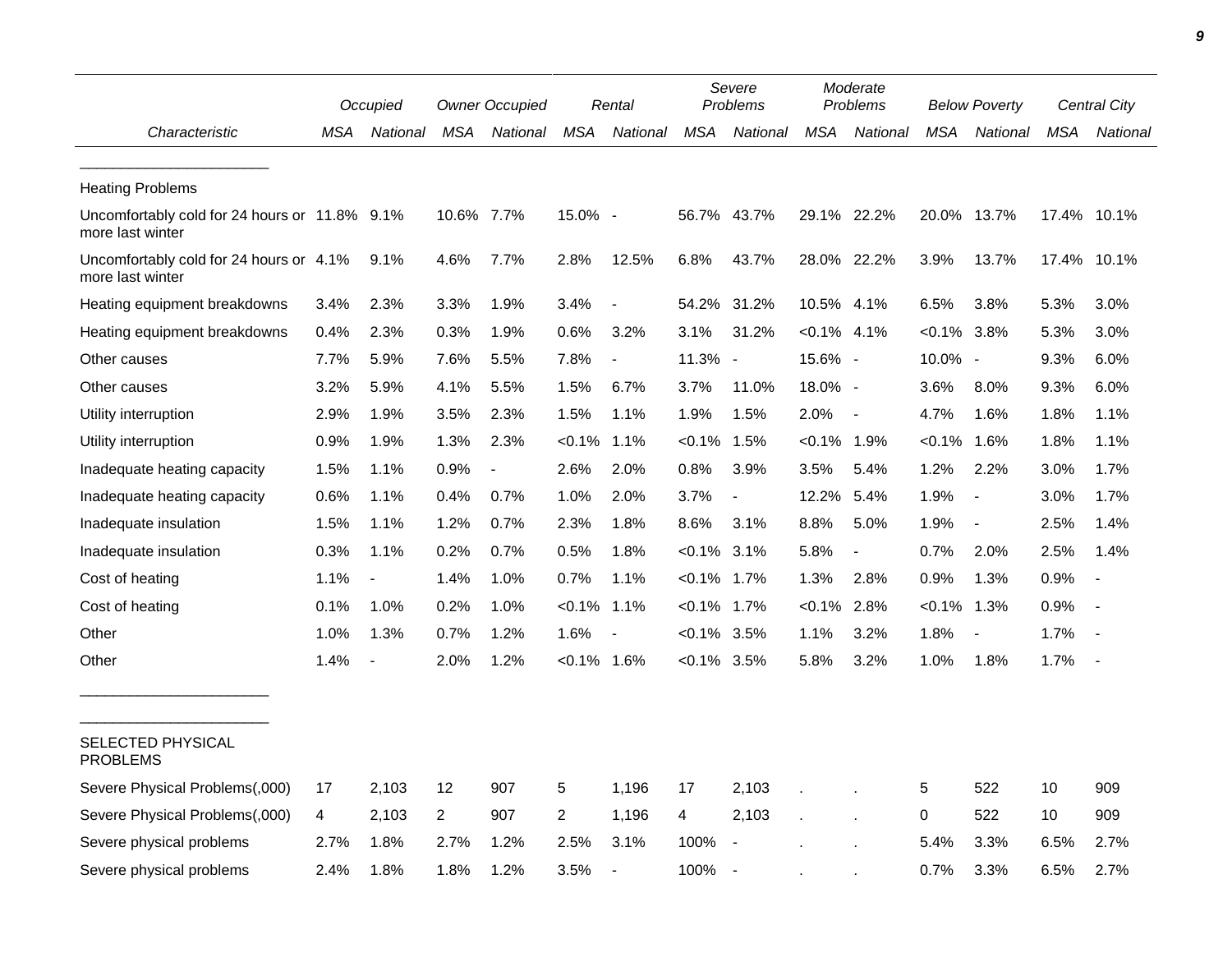|                                               |                | Occupied                 |                | <b>Owner Occupied</b>    |                | Rental                   |                | Severe<br>Problems |                         | Moderate<br>Problems     |                | <b>Below Poverty</b>     |                | Central City             |
|-----------------------------------------------|----------------|--------------------------|----------------|--------------------------|----------------|--------------------------|----------------|--------------------|-------------------------|--------------------------|----------------|--------------------------|----------------|--------------------------|
| Characteristic                                | MSA            | National                 | <b>MSA</b>     | National                 | <b>MSA</b>     | National                 | MSA            | National           | <b>MSA</b>              | National                 | <b>MSA</b>     | National                 | <b>MSA</b>     | National                 |
| Plumbing                                      | 1.3%           | $\overline{\phantom{a}}$ | 1.4%           | 0.8%                     | 1.2%           | 2.1%                     | 50.1%          | 68.2%              |                         |                          | 1.1%           | 2.1%                     | 3.2%           | 1.8%                     |
| Plumbing                                      | 2.2%           | 1.2%                     | 1.7%           | 0.8%                     | 3.3%           | 2.1%                     | 93.3%          | 68.2%              |                         |                          | $< 0.1\%$      | 2.1%                     | 3.2%           | 1.8%                     |
| Heating                                       | 1.3%           | 0.5%                     | 1.3%           | 0.3%                     | 1.2%           | $\overline{\phantom{a}}$ | 48.4%          | 28.6%              |                         |                          | 4.1%           | 1.1%                     | 3.1%           | 0.8%                     |
| Heating                                       | 0.1%           | 0.5%                     | 0.1%           | $\blacksquare$           | $< 0.1\%$      | $0.9\%$                  | 3.1%           | 28.6%              | ä,                      |                          | $< 0.1\%$      | 1.1%                     | 3.1%           | 0.8%                     |
| Electric                                      | $< 0.1\%$ -    |                          | $< 0.1\%$ 0.1% |                          | 0.1%           | $\blacksquare$           | 0.8%           | 3.1%               |                         |                          | $< 0.1\%$ 0.1% |                          | 0.1%           | $\blacksquare$           |
| Electric                                      | 0.1%           | $\blacksquare$           | $< 0.1\%$ 0.1% |                          | 0.3%           | $\overline{\phantom{0}}$ | 3.6%           | $\blacksquare$     |                         |                          | 0.7%           | 0.1%                     | 0.1%           | $\overline{\phantom{a}}$ |
| Hallways                                      | $< 0.1\%$ 0.0% |                          | $< 0.1\%$ 0.0% |                          | $< 0.1\%$ 0.0% |                          | $< 0.1\%$ 0.0% |                    |                         |                          | $< 0.1\%$ 0.0% |                          | $< 0.1\%$ 0.0% |                          |
| Hallways                                      | $< 0.1\%$ 0.0% |                          | $< 0.1\%$ 0.0% |                          | $< 0.1\%$ 0.0% |                          | $< 0.1\%$ 0.0% |                    | ä,                      |                          | $< 0.1\%$ 0.0% |                          | $< 0.1\%$ 0.0% |                          |
| Upkeep                                        | $< 0.1\%$ -    |                          | $< 0.1\%$ -    |                          | 0.1%           |                          | 0.8%           | 2.5%               |                         |                          | 0.1%           | $\overline{\phantom{a}}$ | 0.1%           | $\blacksquare$           |
| Upkeep                                        | $< 0.1\%$ -    |                          | $< 0.1\%$ -    |                          | $< 0.1\%$ 0.1% |                          | $< 0.1\%$ 2.5% |                    |                         |                          | $< 0.1\%$ 0.1% |                          | 0.1%           | $\overline{\phantom{a}}$ |
| Moderate Physical Problems(,000)              | 26             | 4,126                    | $\overline{7}$ | 1,568                    | 19             | 2,558                    |                |                    | 26                      | 4,126                    | 8              | 1,170                    | 13             | 1,628                    |
| Moderate Physical Problems(,000)              | 2              | 4,126                    | 0              | 1,568                    | 2              | 2,558                    |                |                    | $\overline{\mathbf{c}}$ | 4,126                    | 1              | 1,170                    | 13             | 1,628                    |
| Moderate physical problems                    | 4.0%           | $\blacksquare$           | 1.6%           | 2.1%                     | 8.7%           | 6.6%                     |                |                    | 100%                    | $\overline{\phantom{a}}$ | 7.8%           | $\overline{\phantom{a}}$ | 8.8%           | 4.9%                     |
| Moderate physical problems                    | 1.3%           | 3.6%                     | 0.1%           | 2.1%                     | 3.7%           | 6.6%                     |                |                    | 100%                    | $\sim$                   | 3.6%           | 7.3%                     | 8.8%           | 4.9%                     |
| Plumbing                                      | $< 0.1\%$ -    |                          | $< 0.1\%$ 0.1% |                          | $< 0.1\%$      | 0.4%                     |                |                    | $< 0.1\%$               | 5.2%                     | $< 0.1\%$      | 0.4%                     | $< 0.1\%$      | 0.3%                     |
| Plumbing                                      | $< 0.1\%$      | 0.2%                     | $< 0.1\%$ 0.1% |                          | $<0.1\%$       | 0.4%                     |                |                    | $< 0.1\%$               | 5.2%                     | $< 0.1\%$      | 0.4%                     | $< 0.1\%$      | 0.3%                     |
| Heating                                       | 0.1%           | 0.9%                     | $< 0.1\%$ 0.8% |                          | 0.1%           | 1.1%                     |                |                    | 1.3%                    | 25.2%                    | 0.1%           | 2.1%                     | 0.1%           | 0.7%                     |
| Heating                                       | 0.1%           | 0.9%                     | $< 0.1\%$ 0.8% |                          | 0.3%           | 1.1%                     |                |                    | 6.7%                    | 25.2%                    | $< 0.1\%$      | 2.1%                     | 0.1%           | 0.7%                     |
| Upkeep                                        | 2.4%           | 1.6%                     | 0.5%           | $\overline{\phantom{a}}$ | 6.2%           | 3.7%                     |                |                    | 60.3%                   | 44.4%                    | 4.1%           | 2.9%                     | 5.5%           | 2.6%                     |
| Upkeep                                        | 1.0%           | 1.6%                     | $< 0.1\%$ 0.5% |                          | 2.9%           | 3.7%                     |                |                    | 75.3%                   | 44.4%                    | 2.3%           | 2.9%                     | 5.5%           | 2.6%                     |
| Hallways                                      | $< 0.1\%$      | 0.0%                     | $< 0.1\%$ 0.0% |                          | $< 0.1\%$      | 0.0%                     |                |                    | $< 0.1\%$               | 0.0%                     | $< 0.1\%$      | 0.0%                     | $< 0.1\%$      | 0.0%                     |
| Hallways                                      | $< 0.1\%$      | $0.0\%$                  | $< 0.1\%$ 0.0% |                          | $< 0.1\%$ 0.0% |                          |                |                    | $< 0.1\%$               | 0.0%                     | $< 0.1\%$      | $0.0\%$                  | $< 0.1\%$ 0.0% |                          |
| Kitchen                                       | 1.5%           | $1.0\%$                  | 1.1%           | 0.7%                     | 2.5%           | 1.7%                     |                |                    | 38.9%                   | 28.2%                    | $3.7\%$        | $2.3\%$                  | 3.4%           | $1.6\%$                  |
| Kitchen                                       | 0.2%           | 1.0%                     | $0.1\%$ 0.7%   |                          | 0.5%           | 1.7%                     |                |                    |                         | 18.0% 28.2%              | 1.3%           | 2.3%                     | 3.4%           | 1.6%                     |
| <b>OVERALL OPINION OF</b><br><b>STRUCTURE</b> |                |                          |                |                          |                |                          |                |                    |                         |                          |                |                          |                |                          |
| 1(worst)                                      | 0.2%           | 0.6%                     | $0.1\%$ -      |                          | 0.3%           | 1.1%                     | 0.8%           | 3.4%               | 0.5%                    | 3.0%                     | 0.3%           | 1.5%                     | 0.2%           | 0.7%                     |